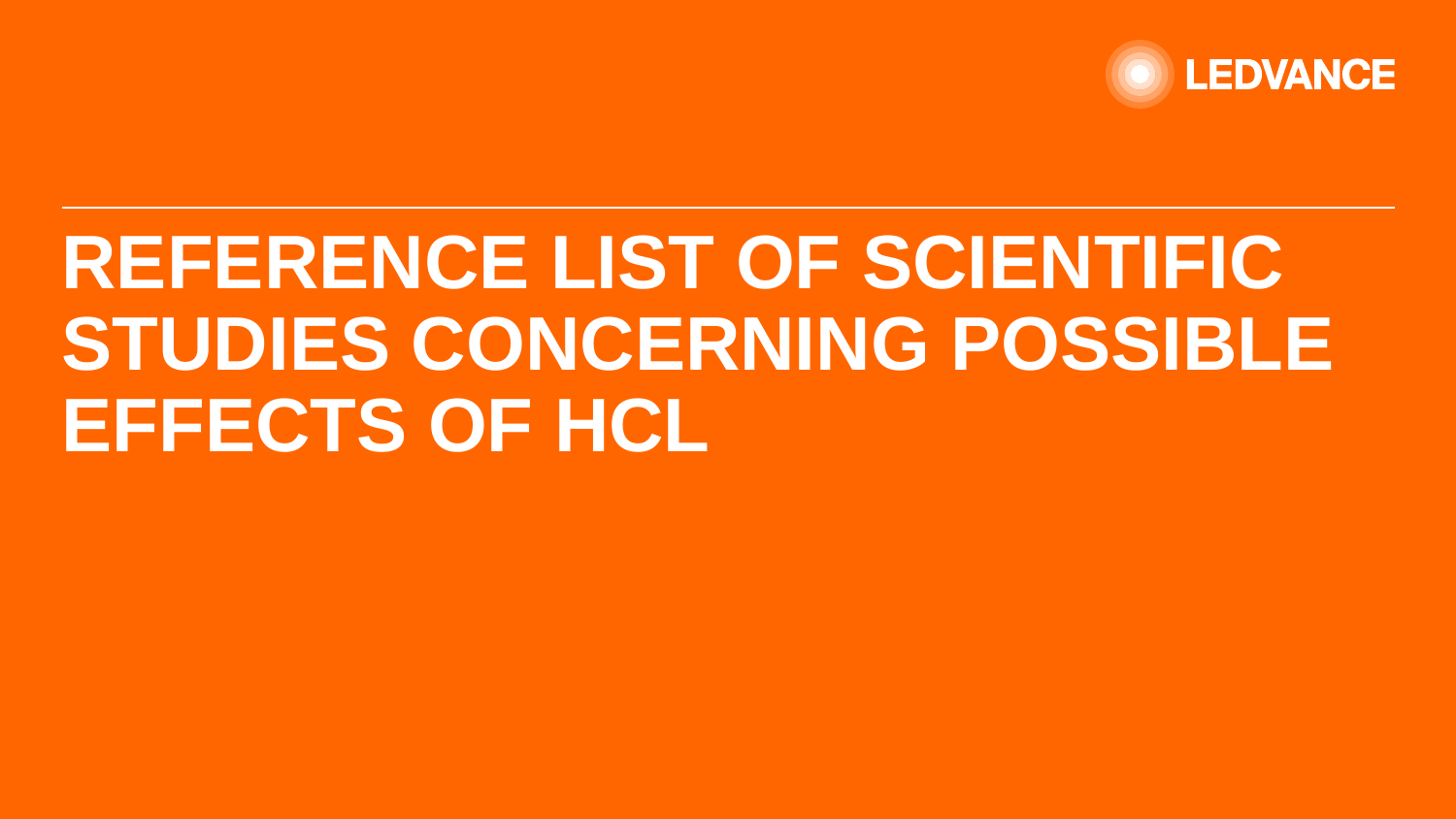

## **Are all these effects really proven by scientific studies?**

| <b>Application</b> | <b>Scientifically proven effects</b>                                                                                               |
|--------------------|------------------------------------------------------------------------------------------------------------------------------------|
| <b>Office</b>      | improved $\frac{accuracy}{(+12\%)}$ and productivity (+10%) in office work (see Ref. A #1)                                         |
| Office, Education  | improved short and long term concentration (+100%) and concentration performance (+85%), (Ref. A #2)                               |
| Office, Education  | improved memory functions (visual +69%, verbal +120%)<br>(Ref. A #2)                                                               |
| Office, Education  | improved processing speed (+50%) (Ref. A #2)                                                                                       |
| Office, Education  | improved working memory $(+20%)$ (Ref. A #3)                                                                                       |
| Education          | improved reading speed in pupils (+35%), reduced error rate (-40%) (Ref. A #5)                                                     |
| Education          | improved relaxation by warm white light (restlessness $-76\%$ ) (Ref. A #5)                                                        |
| General            | improved alertness (Ref. C #1)                                                                                                     |
| Industry           | improved productivity in simple tasks in industrial work places $(+4,5%)$ (Ref. C #5)                                              |
|                    | Hospital, elderly care improved sleep, daytime activity, performance and social behavior in elderly people (Ref. B #1, B #2, B #3) |
|                    | Hospital, elderly care improved (re-established) circadian rhythm in elderly people (Ref. B #3)                                    |